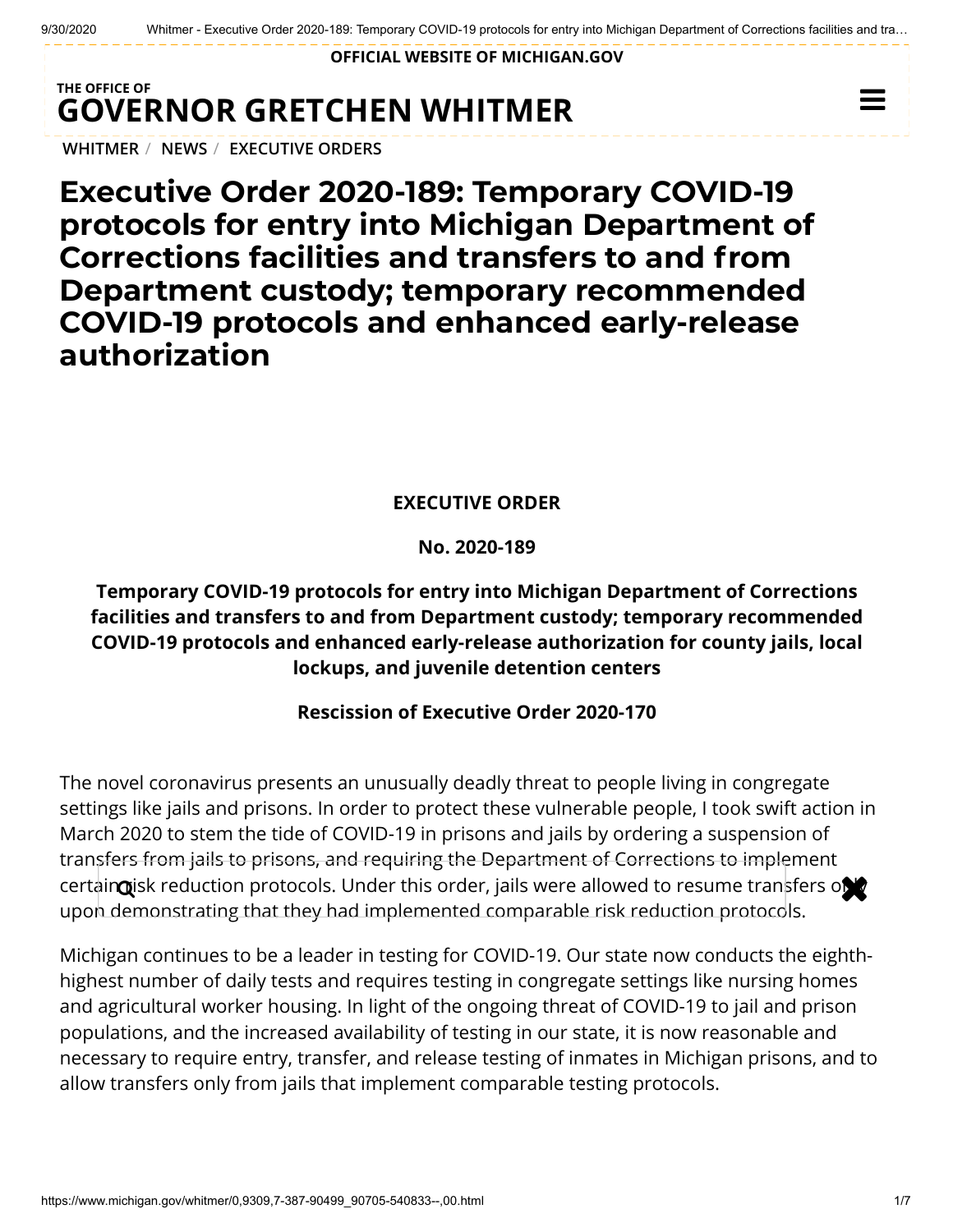9/30/2020 Whitmer - Executive Order 2020-189: Temporary COVID-19 protocols for entry into Michigan Department of Corrections facilities and tra...

The novel coronavirus (COVID-19) is a respiratory disease that can result in serious illness or death. It is caused by a new strain of coronavirus not previously identified in humans and easily spread from person to person. There is currently no approved vaccine.

On March 10, 2020, the Department of Health and Human Services identified the first two presumptive-positive cases of COVID-19 in Michigan. On that same day, I issued Executive Order 2020-4. This order declared a state of emergency across the state of Michigan under section 1 of article 5 of the Michigan Constitution of 1963, the Emergency Management Act, 1976 PA 390, as amended (EMA), MCL 30.401 et seq., and the Emergency Powers of the Governor Act of 1945, 1945 PA 302, as amended (EPGA), MCL 10.31 et seq.

Since then, the virus spread across Michigan, bringing deaths in the thousands, confirmed cases in the tens of thousands, and deep disruption to this state's economy, homes, and educational, civic, social, and religious institutions. On April 1, 2020, in response to the widespread and severe health, economic, and social harms posed by the COVID-19 pandemic, I issued Executive Order 2020-33. This order expanded on Executive Order 2020-4 and declared both a state of emergency and a state of disaster across the State of Michigan under section 1 of article 5 of the Michigan Constitution of 1963, the Emergency Management Act, and the Emergency Powers of the Governor Act of 1945. And on April 30, 2020, finding that COVID-19 had created emergency and disaster conditions across the State of Michigan, I issued Executive Order 2020- 67 to continue the emergency declaration under the EPA, as well as Executive Order 2020-68 to issue new emergency and disaster declarations under the EMA.

Those executive orders have been challenged in Michigan House of Representatives and Michigan Senate v. Whitmer. On August 21, 2020, the Court of Appeals ruled that the Governor's declaration of a state of emergency, her extensions of the state of emergency, and her issuance of related EOs clearly fell within the scope of the Governor's authority under the EPGA.

On September 29, 2020, I issued Executive Order 2020-186, again finding that the COVID-19 pandemic constitutes a disaster and emergency throughout the State of Michigan. That order constituted a state of emergency declaration under the Emergency Powers of the Governor Act of 1945. And, to the extent the governor may declare a state of emergency and a state of disaster under the Emergency Management Act when emergency and disaster conditions exist yet the legislature had declined to grant an extension request, that order also constituted  $\blacktriangleright$ state of emergency and state of disaster declaration under that act.

The Emergency Powers of the Governor Act provides a sufficient legal basis for issuing this executive order. In relevant part, it provides that, after declaring a state of emergency, "the governor may promulgate reasonable orders, rules, and regulations as he or she considers necessary to protect life and property or to bring the emergency situation within the affected area under control." MCL 10.31(1).

Nevertheless, subject to the ongoing litigation and the possibility that current rulings may be overturned or otherwise altered on appeal, I also invoke the Emergency Management Act as a basis for executive action to combat the spread of COVID-19 and mitigate the effects of this emergency on the people of Michigan, with the intent to preserve the rights and protections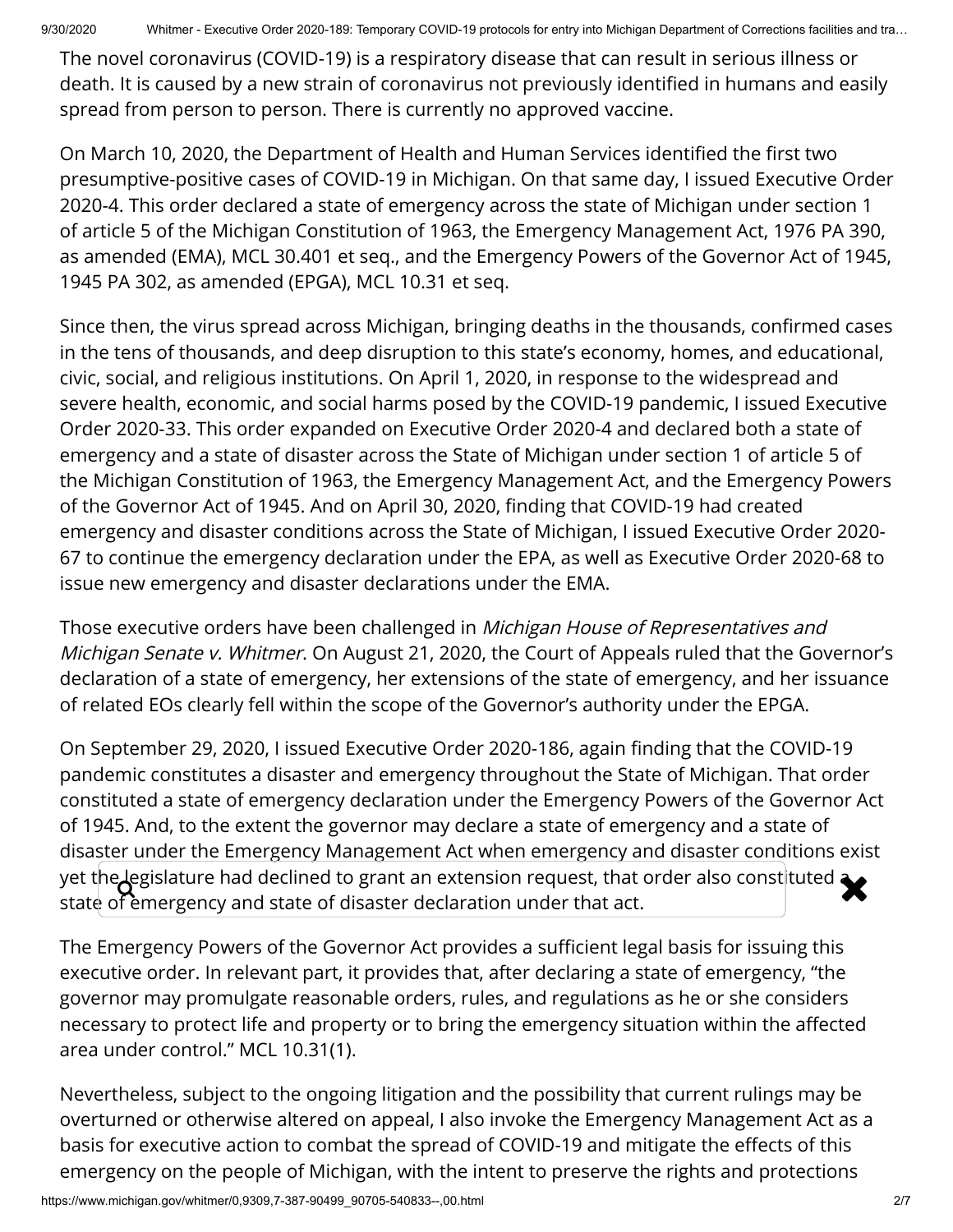provided by the EMA. The EMA vests the governor with broad powers and duties to "cop[e] with dangers to this state or the people of this state presented by a disaster or emergency," which the governor may implement through "executive orders, proclamations, and directives having the force and effect of law." MCL 30.403(1)–(2). This executive order falls within the scope of those powers and duties, and to the extent the governor may declare a state of emergency and a state of disaster under the Emergency Management Act when emergency and disaster conditions exist yet the legislature has not granted an extension request, they too provide a sufficient legal basis for this order.

Acting under the Michigan Constitution of 1963 and Michigan law, I find it reasonable and necessary, for the reasons outlined above, to order:

- 1. **Transfers from jails to prisons.** All transfers into the custody of the Department of Corrections ("Department") are temporarily suspended unless the transferring jail or local lockup satisfactorily implements both the risk reduction protocols described in section 2 and the testing protocols described in section 3.
- a. Beginning seven days from the effective date of this order, and no more than once every seven days, a jail or local lockup may request that the Director of the Department ("Director") determine that the jail or lockup has satisfactorily implemented both the risk reduction protocols described in section 2 and the testing protocols described in section 3.
- b. Upon inspection, if the Director determines that a jail or local lockup has satisfactorily implemented risk reduction protocols and testing protocols, transfers from that jail or lockup will resume in accordance with those protocols.
- c. Jails and local lockups must provide documentation of each transferee's testing history upon transfer. The Director may reject transfers that do not pass the screening protocol for entry into a facility operated by the Department.
- d. Parole violators in the Department's custody must not be transported to or lodged in a county jail or local lockup unless the Director has determined that such county jail or local lockup has satisfactorily implemented both the risk reduction protocols described in iockup has sausiactorily implemented both the risk reduction protocols described in  $\blacktriangleright$
- 2. **Risk reduction protocols.** The Department must implement risk reduction protocols to address COVID-19, including the following:
- a. Screening all persons arriving at or departing from a facility, including staff, inmates, vendors, and any other person entering the facility, in a manner consistent with guidelines issued by the Centers for Disease Control and Prevention ("CDC"). Such screening includes a temperature reading and obtaining information about travel and any contact with persons under investigation for COVID-19 infection.
- b. Isolating and testing any inmate who has one or more of the principal symptoms of COVID-19, including fever, sore throat, a new uncontrolled cough that causes difficulty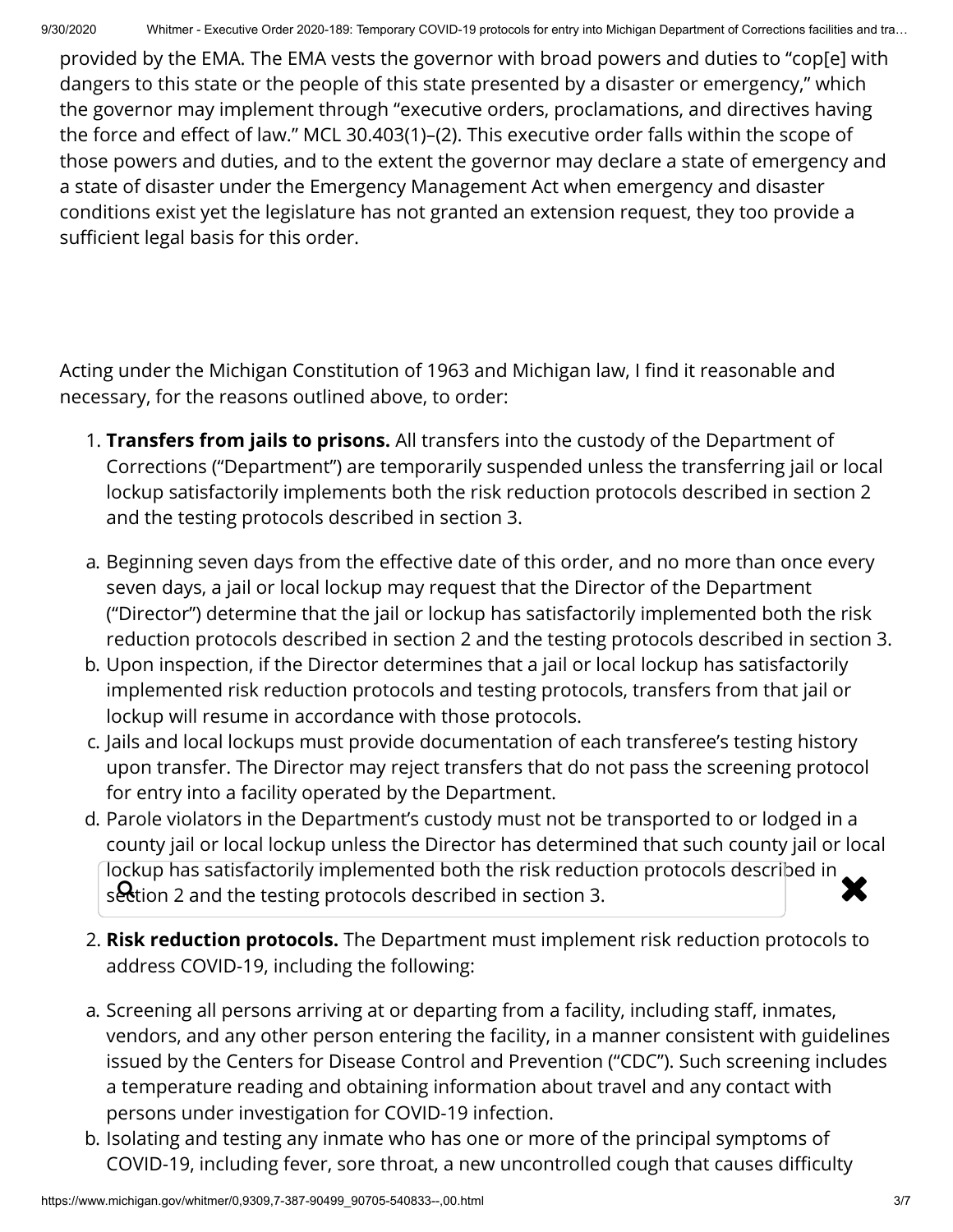breathing, diarrhea, vomiting, abdominal pain, new onset of a severe headache, and new loss of taste or smell.

- c. Restricting all indoor inmate visitation, except for service providers (including but not limited to educational, legal, and medical professionals), conducting any visitation without physical contact to the extent feasible.
- d. Coordinating with local public health departments on isolation plans and outbreak response.
- e. Notifying the local public health department of any suspected or confirmed case of COVID-19.
- f. Providing, to the fullest extent possible, appropriate personal protective equipment to all staff as recommended by the CDC.
- g. To the extent feasible, opening windows and doors, and using fans, to increase air circulation; considering taking additional steps to improve ventilation in the facility, in consultation with an HVAC professional, based on local environmental conditions.
- h. Conducting routine cleaning and sanitizing consistent with CDC guidance, as provided at **[https://www.cdc.gov/coronavirus/2019-ncov/community/correction](https://www.cdc.gov/coronavirus/2019-ncov/community/correction-detention/index.html)detention/index.html**.
- i. Ensuring access to personal hygiene products for inmates and correctional staff, including soap and water sufficient for regular handwashing.
- j. Ensuring that protective laundering protocols are in place.
- k. Posting signage and continually educating on the importance of social distancing, handwashing, and personal hygiene.
- I. Requiring inmates and staff to practice social distancing to the fullest extent feasible, and to wear facial coverings when maintaining six feet of social distance from persons housed separately is not possible.
- m. Minimizing crowding, which may include scheduling more times for meal and recreation to reduce person-to-person contact.
- n. During transport, ensuring that staff and inmates wear facial coverings and maintain appropriate social distance, including by reducing vehicle capacity.
- 3. **Testing protocols.** Consistent with guidance issued by the Michigan Department of Health and Human Services, the Department must conduct COVID-19 diagnostic testing in all of its facilities as follows (obtaining consent of the individual or other person legally its facilities as follows (obtaining consent of the individual or other person legally<br>authorized to make medical care decisions for the individual):
- a. Except as otherwise provided in this subsection, test all inmates entering a facility at least once, and no more than 48 hours after entry, or in the 72 hours prior to intake. Although testing is recommended for all inmates entering a facility, this requirement does not apply to inmates held outside general population, housed in single cells (i.e. without other inmates), released within 24 hours, and provided with educational materials on the importance of testing and contact tracing.
- b. Test any inmate scheduled to be transferred to another facility, including a Department facility, within 72 hours prior to transfer. The test conducted pursuant to subsection (a) satisfies the requirements of this subsection if conducted within the 72 hours prior to transfer.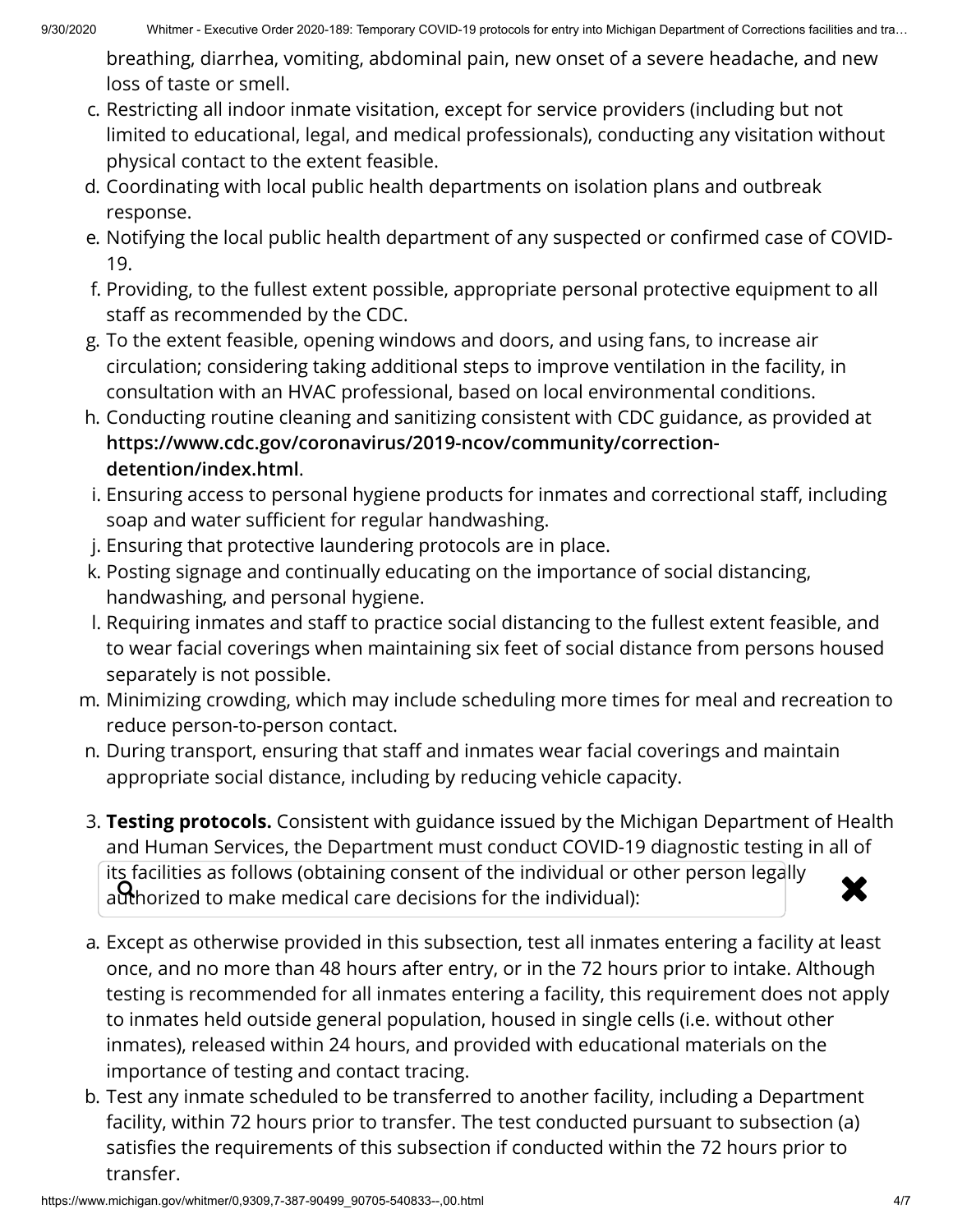- c. Test any inmate scheduled for release within 72 hours prior to release. The test conducted pursuant to subsection (a) satisfies the requirements of this subsection if conducted within the 72 hours prior to transfer. An inmate must not be detained solely because they refuse consent for a COVID-19 test or because of positive COVID-19 status, but the Department must not release an inmate into any other congregate setting if that inmate is in isolation protocol.
- d. In case of a sustained outbreak (any confirmed positive case identified within the last 14 days epidemiologically linked to another positive case within the same facility) or other high-risk situation, conduct ongoing testing coupled with contact tracing, in coordination with the local public health department.
- e. Isolate and medically manage any inmate who tests positive for COVID-19 as appropriate. Except for transfers to isolation units, to manage medical needs, or for exigent security reasons, inmates testing positive should not be transferred to another corrections facility or other congregate setting, unless they meet the following criteria:
- 1. At least 10 days have passed since symptom onset, except in cases in which infectioncontrol experts recommend longer isolation (e.g., up to 20 days in severely immunocompromised persons), and;
- 2. At least 24 hours have passed since resolution of fever without the use of fever-reducing medications and;
- 3. Other symptoms have improved.
- f. Isolate any inmate who refuses a test for COVID-19 when required to be tested for 14 days. Except for transfers to isolation units (including isolation units at another correctional facility), to manage medical needs, or for exigent security reasons, inmates held in isolation under this subsection should not be transferred to another corrections facility or other congregate setting during this 14-day isolation period.
- g. In the event that a former inmate who has been released tests positive for COVID-19, the Department must make reasonable efforts to notify that individual of their tests (such as calling the number provided by that individual) or arrange for an alternative notification method.

# 4. **State assistance for expanded testing.**

- a.<br>a. The Department of Health and Human Services must provide direct assistance with testing supplies, specimen collection, and laboratory processing to jails and local lockups that request assistance, as resources permit. Jails and local lockups may submit requests for assistance to **[MDHHS-cjtestingrequests@michigan.gov](mailto:MDHHS-cjtestingrequests@michigan.gov@michigan.gov)**.
- b. A jail or local lockup that receives assistance yet still cannot comply with the testing protocols described in section 3 due to delays in test processing time may request adjustments to the timing requirements of section 3, which the Director may grant in her sole discretion.
- 5. **Priority release.** To mitigate the risk of COVID-19 spreading in county jails, strict compliance with the capacity and procedural requirements regarding county jail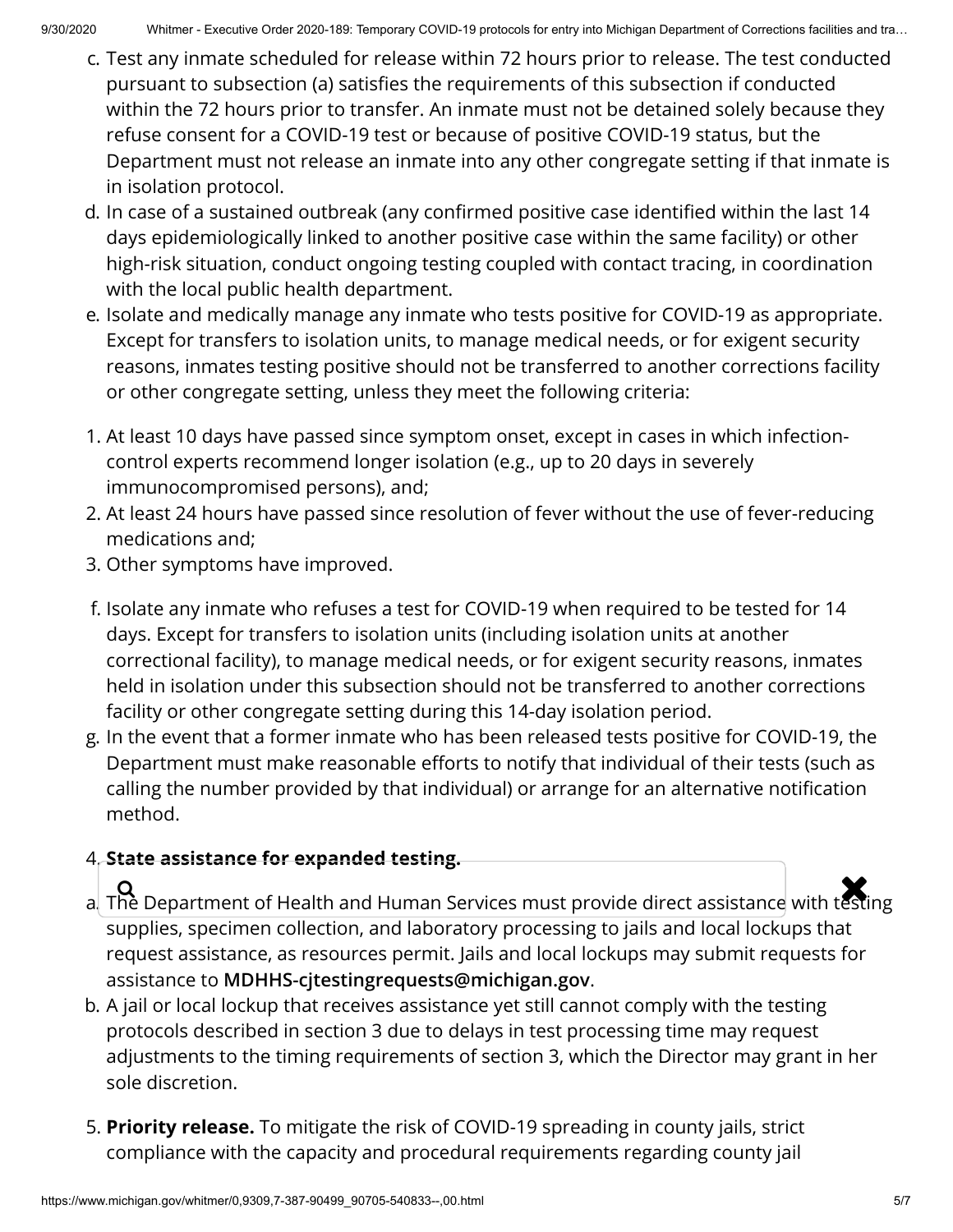overcrowding states of emergency in the County Jail Overcrowding Act ("CJOA"), 1982 PA 325, MCL 801.51 et seq., is temporarily suspended. While this order is in effect, all actions that would be authorized under the CJOA in the event of a declaration of a county jail overcrowding state of emergency are authorized and shall remain authorized without regard to any reduction in jail population or any other such limitations on the duration of authorization imposed by the CJOA. Anyone authorized to act under this section is strongly encouraged to consider early release for all of the following, so long as they do not pose a public safety risk:

- a. Older people, people who have chronic conditions or are otherwise medically frail, people who are pregnant, and people nearing their release date.
- b. Anyone who is incarcerated for a traffic violation.
- c. Anyone who is incarcerated for failure to appear or failure to pay.
- d. Anyone with behavioral health problems who can safely be diverted for treatment.
- 6. **Reimbursement to counties.** The State Budget Office must ensure that counties are reimbursed for lodging inmates who would have been transferred into the Department's custody if not for the suspension of transfers.
- 7. **Juvenile detention centers.** Juvenile detention centers are strongly encouraged to reduce the risk that those at their facilities will be exposed to COVID-19 by implementing as feasible the following measures:
- a. Adopting the risk reduction protocols and testing protocols described in sections 1 and 2.
- b. Removing from the general population any juveniles who have COVID-19 symptoms.
- c. Eliminating any form of juvenile detention or residential facility placement except for juveniles who are determined to be a substantial and immediate safety risk to themselves or others.
- d. Providing written and verbal communications to all juveniles at such facilities regarding COVID-19, access to medical care, and community-based support.
- e. To the fullest extent possible, facilitating access to family, education, and legal counsel through electronic means (such as telephone calls or video conferencing) at no cost, rather than through in-person meetings.
- 8. **Juveniles on court-ordered probation.** Unless otherwise directed by court order, for juveniles on court-ordered probation, the use of out-of-home confinement for technical violations of probation and any requirements for in-person meetings with probation officers are temporarily suspended.
- 9. **Effective Date.** This order is effective immediately and continues through October 30, 2020 at 11:59 pm.
- 10. **Effects on prior orders.** Executive Order 2020-170 is rescinded.

Given under my hand and the Great Seal of the State of Michigan.